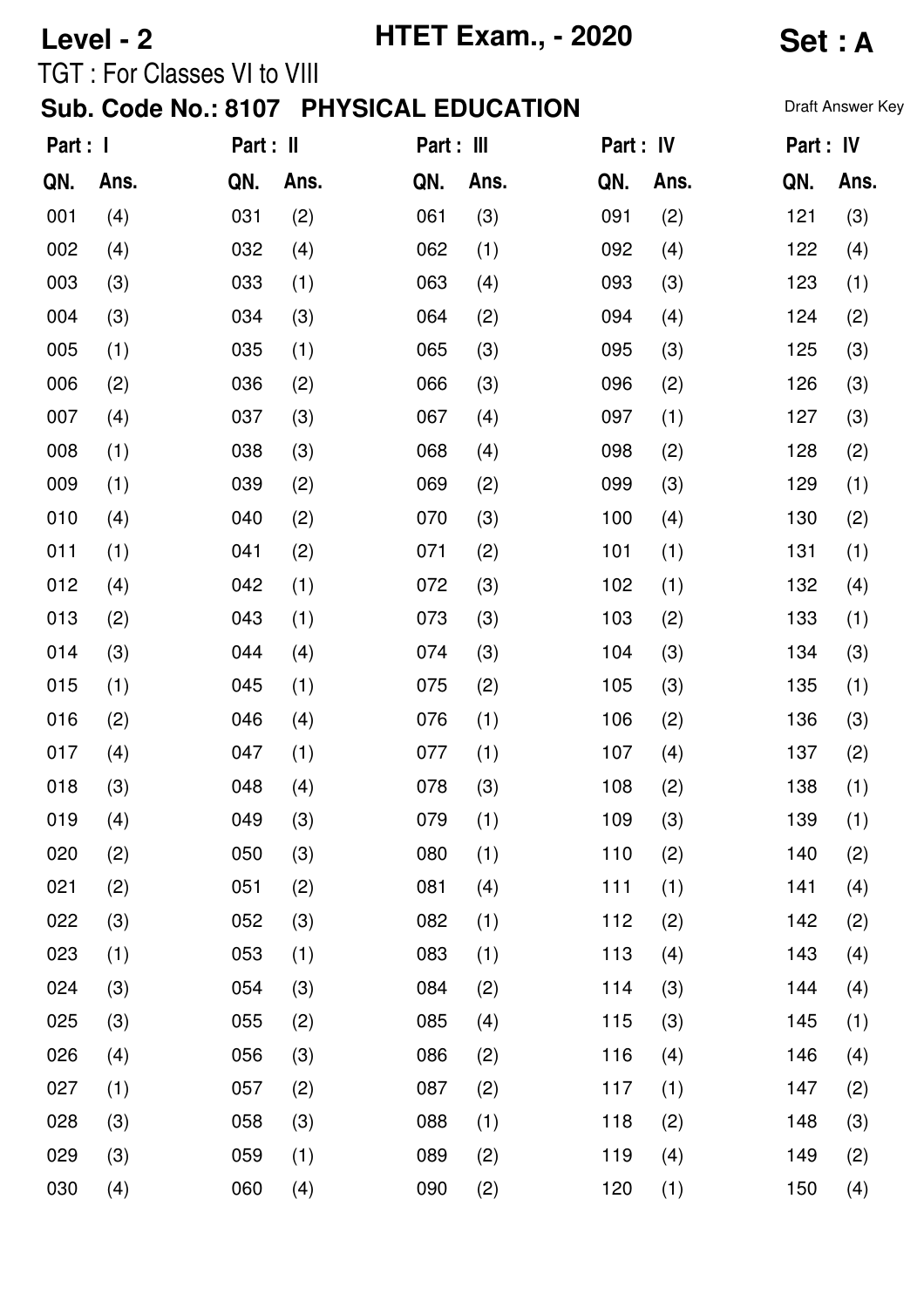|                                                                 | Level - 2 |                                    |            |     | <b>HTET Exam., - 2020</b> |           |      |     | <b>Set:B</b>     |  |  |
|-----------------------------------------------------------------|-----------|------------------------------------|------------|-----|---------------------------|-----------|------|-----|------------------|--|--|
|                                                                 |           | <b>TGT: For Classes VI to VIII</b> |            |     |                           |           |      |     | Draft Answer Key |  |  |
| Sub. Code No.: 8107 PHYSICAL EDUCATION<br>Part : I<br>Part : II |           |                                    | Part : III |     | Part : IV                 | Part : IV |      |     |                  |  |  |
| QN.                                                             | Ans.      | QN.                                | Ans.       | QN. | Ans.                      | QN.       | Ans. | QN. | Ans.             |  |  |
| 001                                                             | (3)       | 031                                | (4)        | 061 | (2)                       | 091       | (4)  | 121 | (1)              |  |  |
| 002                                                             | (4)       | 032                                | (3)        | 062 | (3)                       | 092       | (2)  | 122 | (3)              |  |  |
| 003                                                             | (2)       | 033                                | (3)        | 063 | (2)                       | 093       | (2)  | 123 | (2)              |  |  |
| 004                                                             | (2)       | 034                                | (2)        | 064 | (3)                       | 094       | (4)  | 124 | (2)              |  |  |
| 005                                                             | (4)       | 035                                | (1)        | 065 | (1)                       | 095       | (3)  | 125 | (1)              |  |  |
| 006                                                             | (4)       | 036                                | (2)        | 066 | (1)                       | 096       | (1)  | 126 | (3)              |  |  |
| 007                                                             | (3)       | 037                                | (3)        | 067 | (1)                       | 097       | (3)  | 127 | (2)              |  |  |
| 008                                                             | (4)       | 038                                | (1)        | 068 | (4)                       | 098       | (4)  | 128 | (1)              |  |  |
| 009                                                             | (1)       | 039                                | (2)        | 069 | (3)                       | 099       | (3)  | 129 | (4)              |  |  |
| 010                                                             | (1)       | 040                                | (4)        | 070 | (3)                       | 100       | (1)  | 130 | (1)              |  |  |
| 011                                                             | (3)       | 041                                | (2)        | 071 | (1)                       | 101       | (4)  | 131 | (2)              |  |  |
| 012                                                             | (3)       | 042                                | (1)        | 072 | (3)                       | 102       | (1)  | 132 | (3)              |  |  |
| 013                                                             | (4)       | 043                                | (2)        | 073 | (2)                       | 103       | (1)  | 133 | (4)              |  |  |
| 014                                                             | (1)       | 044                                | (1)        | 074 | (1)                       | 104       | (3)  | 134 | (4)              |  |  |
| 015                                                             | (1)       | 045                                | (1)        | 075 | (4)                       | 105       | (3)  | 135 | (2)              |  |  |
| 016                                                             | (4)       | 046                                | (3)        | 076 | (3)                       | 106       | (4)  | 136 | (1)              |  |  |
| 017                                                             | (2)       | 047                                | (1)        | 077 | (2)                       | 107       | (4)  | 137 | (3)              |  |  |
| 018                                                             | (1)       | 048                                | (3)        | 078 | (4)                       | 108       | (2)  | 138 | (4)              |  |  |
| 019                                                             | (3)       | 049                                | (1)        | 079 | (3)                       | 109       | (2)  | 139 | (3)              |  |  |
| 020                                                             | (2)       | 050                                | (4)        | 080 | (3)                       | 110       | (4)  | 140 | (3)              |  |  |
| 021                                                             | (4)       | 051                                | (1)        | 081 | (1)                       | 111       | (3)  | 141 | (4)              |  |  |
| 022                                                             | (1)       | 052                                | (2)        | 082 | (2)                       | 112       | (3)  | 142 | (4)              |  |  |
| 023                                                             | (2)       | 053                                | (2)        | 083 | (1)                       | 113       | (2)  | 143 | (4)              |  |  |
| 024                                                             | (3)       | 054                                | (2)        | 084 | (2)                       | 114       | (2)  | 144 | (3)              |  |  |
| 025                                                             | (3)       | 055                                | (3)        | 085 | (2)                       | 115       | (2)  | 145 | (2)              |  |  |
| 026                                                             | (1)       | 056                                | (4)        | 086 | (4)                       | 116       | (2)  | 146 | (2)              |  |  |
| 027                                                             | (3)       | 057                                | (3)        | 087 | (2)                       | 117       | (1)  | 147 | (1)              |  |  |
| 028                                                             | (3)       | 058                                | (4)        | 088 | (2)                       | 118       | (3)  | 148 | (2)              |  |  |
| 029                                                             | (4)       | 059                                | (3)        | 089 | (4)                       | 119       | (2)  | 149 | (1)              |  |  |
| 030                                                             | (4)       | 060                                | (3)        | 090 | (1)                       | 120       | (1)  | 150 | (1)              |  |  |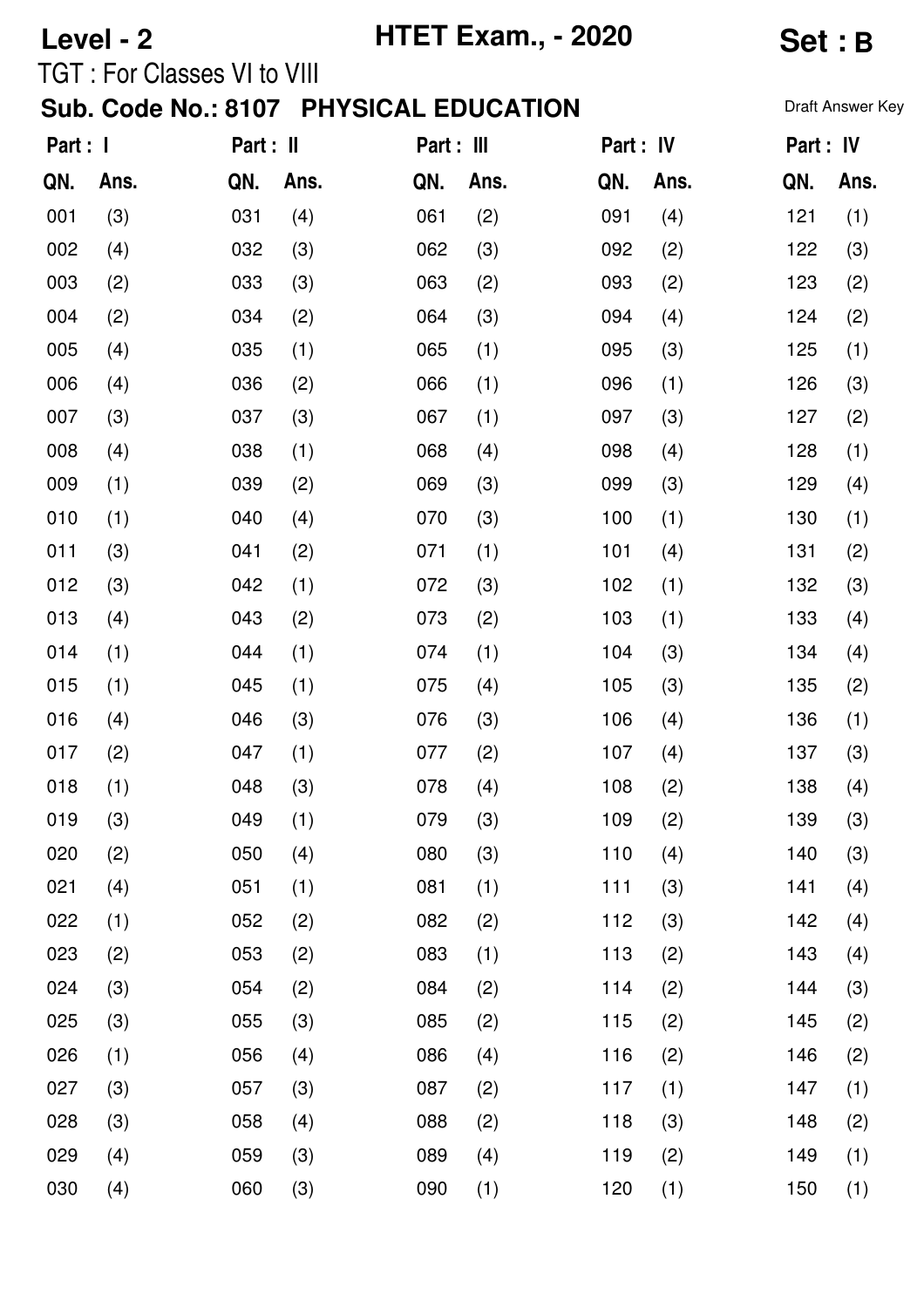|                       | Level - 2 |                                    |      |     | <b>HTET Exam., - 2020</b>                                                                                                                                                                                                                                                                                                                                                                                                                                                                                                                                                                                                                                                                                                                                                                                                                                                                                                                                                                                                                                                                                                                                                                                            |  |  |  | Set : C |  |  |
|-----------------------|-----------|------------------------------------|------|-----|----------------------------------------------------------------------------------------------------------------------------------------------------------------------------------------------------------------------------------------------------------------------------------------------------------------------------------------------------------------------------------------------------------------------------------------------------------------------------------------------------------------------------------------------------------------------------------------------------------------------------------------------------------------------------------------------------------------------------------------------------------------------------------------------------------------------------------------------------------------------------------------------------------------------------------------------------------------------------------------------------------------------------------------------------------------------------------------------------------------------------------------------------------------------------------------------------------------------|--|--|--|---------|--|--|
|                       |           | <b>TGT: For Classes VI to VIII</b> |      |     | Sub. Code No.: 8107 PHYSICAL EDUCATION<br>Draft Answer Key<br>Part : IV<br>Part : IV<br>Ans.<br>Ans.<br>Ans.<br>QN.<br>QN.<br>(3)<br>(3)<br>091<br>121<br>(4)<br>(3)<br>092<br>122<br>(3)<br>(2)<br>(2)<br>093<br>123<br>(3)<br>(4)<br>(4)<br>094<br>(1)<br>124<br>(4)<br>(2)<br>125<br>(4)<br>095<br>(4)<br>(2)<br>(3)<br>126<br>(3)<br>096<br>(1)<br>097<br>(3)<br>127<br>(1)<br>(1)<br>098<br>128<br>(4)<br>(4)<br>(3)<br>099<br>(2)<br>129<br>(1)<br>(2)<br>100<br>(2)<br>(1)<br>130<br>101<br>(2)<br>131<br>(4)<br>(4)<br>(3)<br>102<br>132<br>(3)<br>(4)<br>103<br>133<br>(1)<br>(4)<br>(2)<br>(3)<br>104<br>(3)<br>(2)<br>134<br>(1)<br>105<br>(2)<br>135<br>(1)<br>(2)<br>136<br>(3)<br>(4)<br>106<br>(3)<br>107<br>(3)<br>137<br>(2)<br>(3)<br>108<br>(1)<br>138<br>(3)<br>109<br>(1)<br>(1)<br>(1)<br>139<br>(3)<br>110<br>(3)<br>140<br>(2)<br>111<br>141<br>(2)<br>(2)<br>(3)<br>112<br>(4)<br>142<br>(4)<br>(2)<br>113<br>(1)<br>143<br>(1)<br>(4)<br>114<br>(2)<br>(1)<br>(4)<br>144<br>115<br>145<br>(4)<br>(2)<br>(2)<br>116<br>146<br>(1)<br>(1)<br>(3)<br>(1)<br>(2)<br>117<br>(2)<br>147<br>118<br>(1)<br>148<br>(3)<br>(4)<br>(1)<br>(1)<br>(2)<br>119<br>149<br>(2)<br>120<br>(2)<br>150<br>(2) |  |  |  |         |  |  |
| Part : I<br>Part : II |           | Part : III                         |      |     |                                                                                                                                                                                                                                                                                                                                                                                                                                                                                                                                                                                                                                                                                                                                                                                                                                                                                                                                                                                                                                                                                                                                                                                                                      |  |  |  |         |  |  |
| QN.                   | Ans.      | QN.                                | Ans. | QN. |                                                                                                                                                                                                                                                                                                                                                                                                                                                                                                                                                                                                                                                                                                                                                                                                                                                                                                                                                                                                                                                                                                                                                                                                                      |  |  |  |         |  |  |
| 001                   | (3)       | 031                                | (1)  | 061 |                                                                                                                                                                                                                                                                                                                                                                                                                                                                                                                                                                                                                                                                                                                                                                                                                                                                                                                                                                                                                                                                                                                                                                                                                      |  |  |  |         |  |  |
| 002                   | (2)       | 032                                | (4)  | 062 |                                                                                                                                                                                                                                                                                                                                                                                                                                                                                                                                                                                                                                                                                                                                                                                                                                                                                                                                                                                                                                                                                                                                                                                                                      |  |  |  |         |  |  |
| 003                   | (3)       | 033                                | (2)  | 063 |                                                                                                                                                                                                                                                                                                                                                                                                                                                                                                                                                                                                                                                                                                                                                                                                                                                                                                                                                                                                                                                                                                                                                                                                                      |  |  |  |         |  |  |
| 004                   | (4)       | 034                                | (3)  | 064 |                                                                                                                                                                                                                                                                                                                                                                                                                                                                                                                                                                                                                                                                                                                                                                                                                                                                                                                                                                                                                                                                                                                                                                                                                      |  |  |  |         |  |  |
| 005                   | (1)       | 035                                | (2)  | 065 |                                                                                                                                                                                                                                                                                                                                                                                                                                                                                                                                                                                                                                                                                                                                                                                                                                                                                                                                                                                                                                                                                                                                                                                                                      |  |  |  |         |  |  |
| 006                   | (2)       | 036                                | (3)  | 066 |                                                                                                                                                                                                                                                                                                                                                                                                                                                                                                                                                                                                                                                                                                                                                                                                                                                                                                                                                                                                                                                                                                                                                                                                                      |  |  |  |         |  |  |
| 007                   | (4)       | 037                                | (2)  | 067 |                                                                                                                                                                                                                                                                                                                                                                                                                                                                                                                                                                                                                                                                                                                                                                                                                                                                                                                                                                                                                                                                                                                                                                                                                      |  |  |  |         |  |  |
| 008                   | (3)       | 038                                | (3)  | 068 |                                                                                                                                                                                                                                                                                                                                                                                                                                                                                                                                                                                                                                                                                                                                                                                                                                                                                                                                                                                                                                                                                                                                                                                                                      |  |  |  |         |  |  |
| 009                   | (4)       | 039                                | (1)  | 069 |                                                                                                                                                                                                                                                                                                                                                                                                                                                                                                                                                                                                                                                                                                                                                                                                                                                                                                                                                                                                                                                                                                                                                                                                                      |  |  |  |         |  |  |
| 010                   | (4)       | 040                                | (2)  | 070 |                                                                                                                                                                                                                                                                                                                                                                                                                                                                                                                                                                                                                                                                                                                                                                                                                                                                                                                                                                                                                                                                                                                                                                                                                      |  |  |  |         |  |  |
| 011                   | (3)       | 041                                | (1)  | 071 |                                                                                                                                                                                                                                                                                                                                                                                                                                                                                                                                                                                                                                                                                                                                                                                                                                                                                                                                                                                                                                                                                                                                                                                                                      |  |  |  |         |  |  |
| 012                   | (1)       | 042                                | (2)  | 072 |                                                                                                                                                                                                                                                                                                                                                                                                                                                                                                                                                                                                                                                                                                                                                                                                                                                                                                                                                                                                                                                                                                                                                                                                                      |  |  |  |         |  |  |
| 013                   | (4)       | 043                                | (4)  | 073 |                                                                                                                                                                                                                                                                                                                                                                                                                                                                                                                                                                                                                                                                                                                                                                                                                                                                                                                                                                                                                                                                                                                                                                                                                      |  |  |  |         |  |  |
| 014                   | (2)       | 044                                | (1)  | 074 |                                                                                                                                                                                                                                                                                                                                                                                                                                                                                                                                                                                                                                                                                                                                                                                                                                                                                                                                                                                                                                                                                                                                                                                                                      |  |  |  |         |  |  |
| 015                   | (1)       | 045                                | (1)  | 075 |                                                                                                                                                                                                                                                                                                                                                                                                                                                                                                                                                                                                                                                                                                                                                                                                                                                                                                                                                                                                                                                                                                                                                                                                                      |  |  |  |         |  |  |
| 016                   | (2)       | 046                                | (3)  | 076 |                                                                                                                                                                                                                                                                                                                                                                                                                                                                                                                                                                                                                                                                                                                                                                                                                                                                                                                                                                                                                                                                                                                                                                                                                      |  |  |  |         |  |  |
| 017                   | (1)       | 047                                | (3)  | 077 |                                                                                                                                                                                                                                                                                                                                                                                                                                                                                                                                                                                                                                                                                                                                                                                                                                                                                                                                                                                                                                                                                                                                                                                                                      |  |  |  |         |  |  |
| 018                   | (3)       | 048                                | (2)  | 078 |                                                                                                                                                                                                                                                                                                                                                                                                                                                                                                                                                                                                                                                                                                                                                                                                                                                                                                                                                                                                                                                                                                                                                                                                                      |  |  |  |         |  |  |
| 019                   | (3)       | 049                                | (4)  | 079 |                                                                                                                                                                                                                                                                                                                                                                                                                                                                                                                                                                                                                                                                                                                                                                                                                                                                                                                                                                                                                                                                                                                                                                                                                      |  |  |  |         |  |  |
| 020                   | (3)       | 050                                | (2)  | 080 |                                                                                                                                                                                                                                                                                                                                                                                                                                                                                                                                                                                                                                                                                                                                                                                                                                                                                                                                                                                                                                                                                                                                                                                                                      |  |  |  |         |  |  |
| 021                   | (1)       | 051                                | (3)  | 081 |                                                                                                                                                                                                                                                                                                                                                                                                                                                                                                                                                                                                                                                                                                                                                                                                                                                                                                                                                                                                                                                                                                                                                                                                                      |  |  |  |         |  |  |
| 022                   | (4)       | 052                                | (4)  | 082 |                                                                                                                                                                                                                                                                                                                                                                                                                                                                                                                                                                                                                                                                                                                                                                                                                                                                                                                                                                                                                                                                                                                                                                                                                      |  |  |  |         |  |  |
| 023                   | (1)       | 053                                | (4)  | 083 |                                                                                                                                                                                                                                                                                                                                                                                                                                                                                                                                                                                                                                                                                                                                                                                                                                                                                                                                                                                                                                                                                                                                                                                                                      |  |  |  |         |  |  |
| 024                   | (4)       | 054                                | (1)  | 084 |                                                                                                                                                                                                                                                                                                                                                                                                                                                                                                                                                                                                                                                                                                                                                                                                                                                                                                                                                                                                                                                                                                                                                                                                                      |  |  |  |         |  |  |
| 025                   | (1)       | 055                                | (2)  | 085 |                                                                                                                                                                                                                                                                                                                                                                                                                                                                                                                                                                                                                                                                                                                                                                                                                                                                                                                                                                                                                                                                                                                                                                                                                      |  |  |  |         |  |  |
| 026                   | (4)       | 056                                | (1)  | 086 |                                                                                                                                                                                                                                                                                                                                                                                                                                                                                                                                                                                                                                                                                                                                                                                                                                                                                                                                                                                                                                                                                                                                                                                                                      |  |  |  |         |  |  |
| 027                   | (2)       | 057                                | (3)  | 087 |                                                                                                                                                                                                                                                                                                                                                                                                                                                                                                                                                                                                                                                                                                                                                                                                                                                                                                                                                                                                                                                                                                                                                                                                                      |  |  |  |         |  |  |
| 028                   | (3)       | 058                                | (3)  | 088 |                                                                                                                                                                                                                                                                                                                                                                                                                                                                                                                                                                                                                                                                                                                                                                                                                                                                                                                                                                                                                                                                                                                                                                                                                      |  |  |  |         |  |  |
| 029                   | (3)       | 059                                | (3)  | 089 |                                                                                                                                                                                                                                                                                                                                                                                                                                                                                                                                                                                                                                                                                                                                                                                                                                                                                                                                                                                                                                                                                                                                                                                                                      |  |  |  |         |  |  |
| 030                   | (4)       | 060                                | (1)  | 090 |                                                                                                                                                                                                                                                                                                                                                                                                                                                                                                                                                                                                                                                                                                                                                                                                                                                                                                                                                                                                                                                                                                                                                                                                                      |  |  |  |         |  |  |